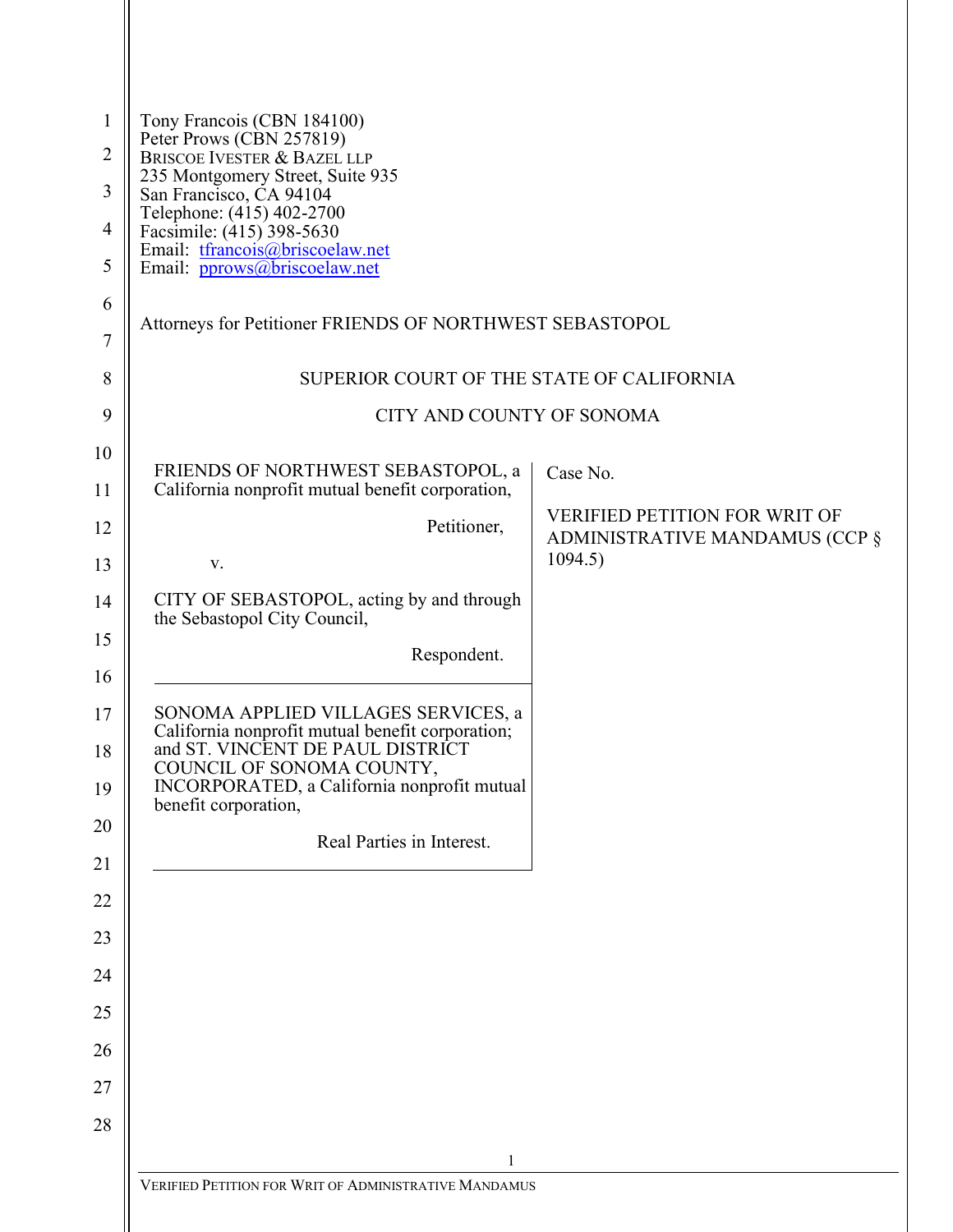# 3 4 5

1

2

6

7

8

9

10

11

12

13

14

15

16

17

18

19

20

21

22

23

24

25

26

27

## INTRODUCTION

1. Petitioner FRIENDS OF NORTHWEST SEBASTOPOL ("Friends") represents the interests of dozens of members who live, attend school, and own businesses and/or work in the neighborhood surrounding 845 Gravenstein Highway (the Site) in the City of Sebastopol.

2. Respondent CITY OF SEBASTOPOL acting by and through the SEBASTOPOL CITY COUNCIL ("City" or "Council"), recently granted a land use permit to Real Party in Interest SONOMA APPLIED VILLAGES SERVICES ("SAVS") to operate an encampment for campers, trailers, and other recreational vehicles on the Site, without requiring a land use application or performing any of the analysis of the proposed land use required by the Sebastopol Zoning Code or any of the environmental review required by the California Environmental Quality Act, Cal. Public Resources Code section 21000 et seq. ("CEQA"), without notice to neighboring property owners, residents, and businesses, and in violation of the Sebastopol Zoning Code's express prohibition on living in recreational vehicles anywhere within the City. SAVS intends the encampment to host unhoused persons living in recreational vehicles, as the sole such facility in the City.

3. The illegal vehicle encampment at the Site will subject Friends' members and other neighbors to significant amounts of trash discarded in the public streets, illegal drug use and drug deals, public urination and defecation, thefts, assaults and threats of assault against passersby, environmental harms, and significant public health and safety threats flowing from all of the above.

4. Friends seeks a writ of mandate setting aside the City's decision to permit the illegal vehicle encampment at the Site, and a stay of that decision pending final resolution of this proceeding.

5. Friends acknowledges the importance of safe shelter for the unhoused and would not object (after an orderly City decision made in compliance with the Zoning Code and CEQA) if the City distributed recreational vehicle parking spaces in low numbers throughout the City at multiple appropriate places, to provide parking off of public streets *and* reduce the impact of large RV encampments and the harms they impose on the community. Friends *does* object to the entire burden of such encampments being concentrated on one neighborhood around the Site based on a

28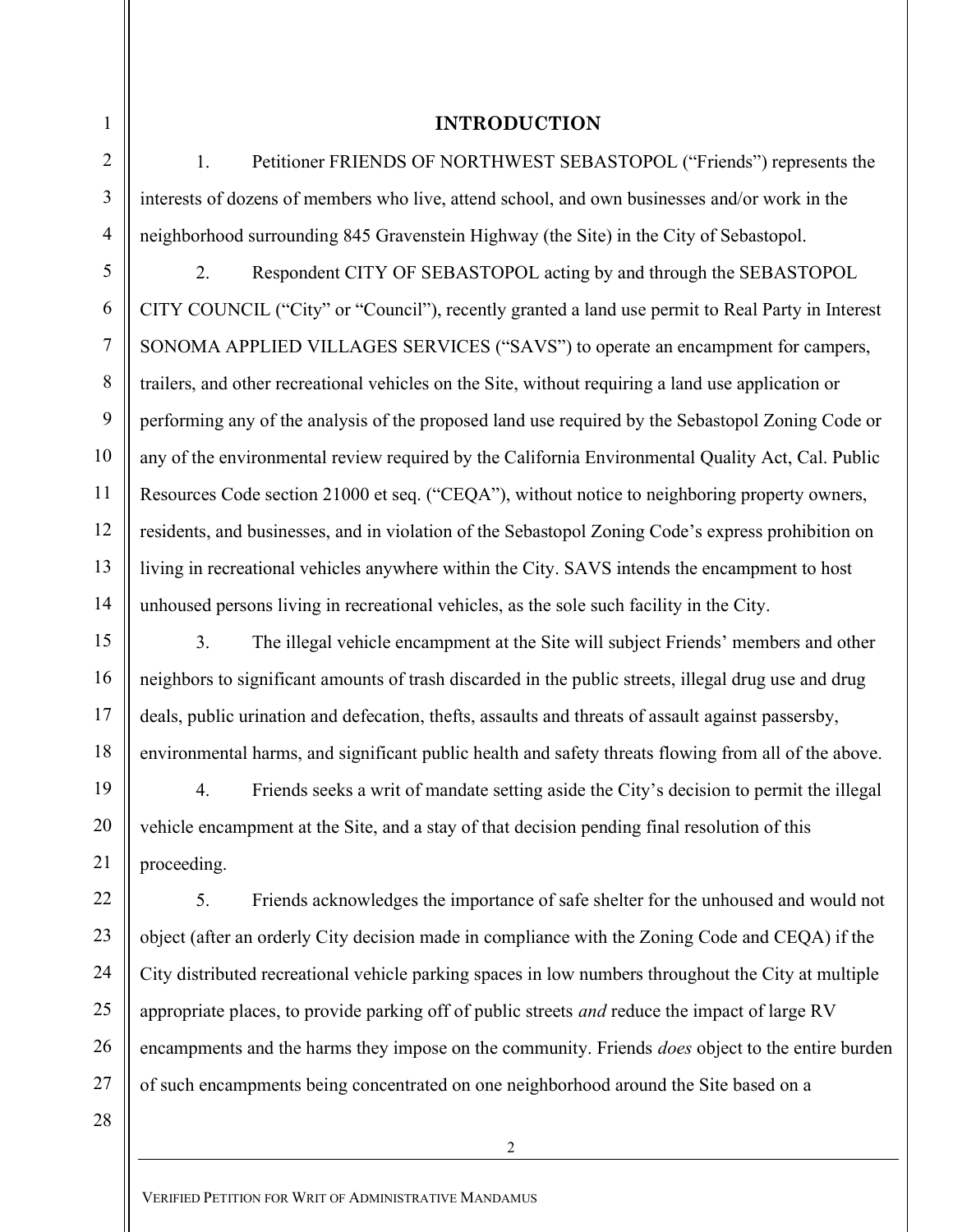8

9

10

11

12

13

14

15

16

17

18

19

20

21

22

23

24

25

26

thoroughly illegal permitting decision.

## PARTIES

6. Petitioner Friends is a California nonprofit mutual benefit corporation in good standing, representing the beneficial interests of homeowners and renters, parents of school children, business owners and operators, and property owners in the neighborhood of the Site, both within City limits and in the immediately surrounding unincorporated parts of Sonoma County. Friends' purpose is to advocate for informed, safe, and lawful land use in the community. Friends is the successor in interest to an unincorporated association of the same name.

7. Friends' specific purpose is to "[a]dvocate for informed, safe, and lawful land use in the community", which includes advocating for the interests of residents, school parents, business owners/operators, and workers in the neighborhood of the Site who object to and are harmed by the City's decision to permit SAVS to operate an illegal recreational vehicle encampment at the Site. Friends' membership includes residents and businesses located within 600 feet of the Site, and some adjacent to the Site, who were entitled to but denied formal notice of the proposed permit under the City's Zoning Code.

8. Respondent City is a municipal corporation located in Sonoma County. At all times mentioned in this Petition, Respondent City has been and is the agency charged with administering the Sebastopol Zoning Code and the lead agency under CEQA.

9. Real Party in Interest SAVS is a California nonprofit mutual benefit corporation. SAVS is named here in its capacity as the holder of the permit for the Site, issued by Respondent City. SAVS holds a lease for the Site from its owner and intends to operate the encampment (which it may not do without Respondent City's permit), and therefore has an interest in the outcome of this petition to set aside the permit.

10. Real party in Interest St. Vincent De Paul District Council of Sonoma County, Incorporated ("St. Vincent De Paul") is a California nonprofit mutual benefit corporation. St. Vincent De Paul is named here in its capacity as owner of the Site, and landlord to SAVS, which may be unable to pay rent to St. Vincent De Paul if the permit is set aside. Therefore St. Vincent De

27 28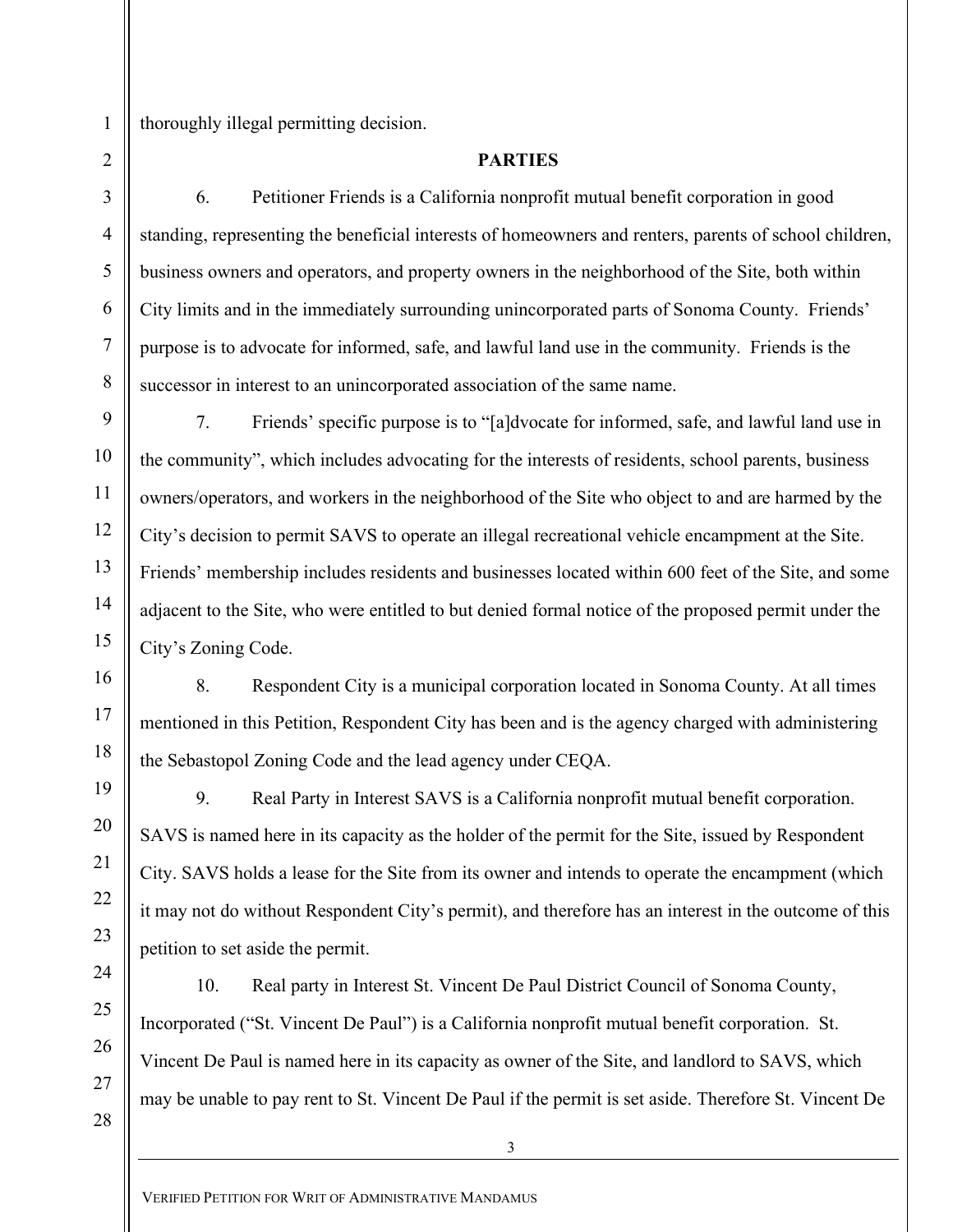6

7

8

9

10

11

12

13

14

15

16

17

18

19

20

21

22

23

24

25

26

27

Paul has an interest in the outcome of this petition.

#### JURISDICTION AND VENUE

11. A superior court has jurisdiction over claims brought under Code of Civil Procedure section 1094.5, which provides for courts to inquire into the validity of an administrative order or decision such as a decision to permit a land use.

12. Venue is proper in the County of Sonoma under Code of Civil Procedure section 394(a) because this action is against a city located in the county.

#### **FACTS**

13. The Site is zoned in a General Commercial (CG) district. Sebastopol Municipal Zoning Code § 17.10.020. Further citations to "Code" are to the Sebastopol Municipal Zoning Code, available online at: https://sebastopol.municipal.codes/SMC/17. The Code forbids living or working in recreational vehicles anywhere within City limits. Code  $\S 17.100.070(C)(4)$ . A recreational vehicle ("RV") is a motor home, travel trailer, truck camper, or camping trailer designed for human habitation. Code § 17.08.119.

14. Currently and for the past several years, an illegal RV encampment has been settled on the public street and sidewalks on Morris Street in the City. The Morris Street RV encampment features significant amounts of trash discarded in the public streets, use of the sidewalks for storage of personal property, illegal drug use and drug deals, public urination and defecation, leaking septic tanks in and around vehicles, assaults and threats of assault against passersby, and significant public health and safety threats related to and flowing from all of the above.

15. On November 30, 2021, Respondent City, through the City Council, issued a permit to Real Party in Interest SAVS to operate an RV encampment at the Site. The permit took the form of a provision in a memorandum of understanding between the City and SAVS, approved on November 30, 2021, by the City, that provided the City's permission for SAVS' operation of an RV encampment at the Site.

16. SAVS first publicly proposed use of the Site for an RV encampment to the City just a few days (certainly less than twelve days) before the November 30, 2021, City Council meeting.

28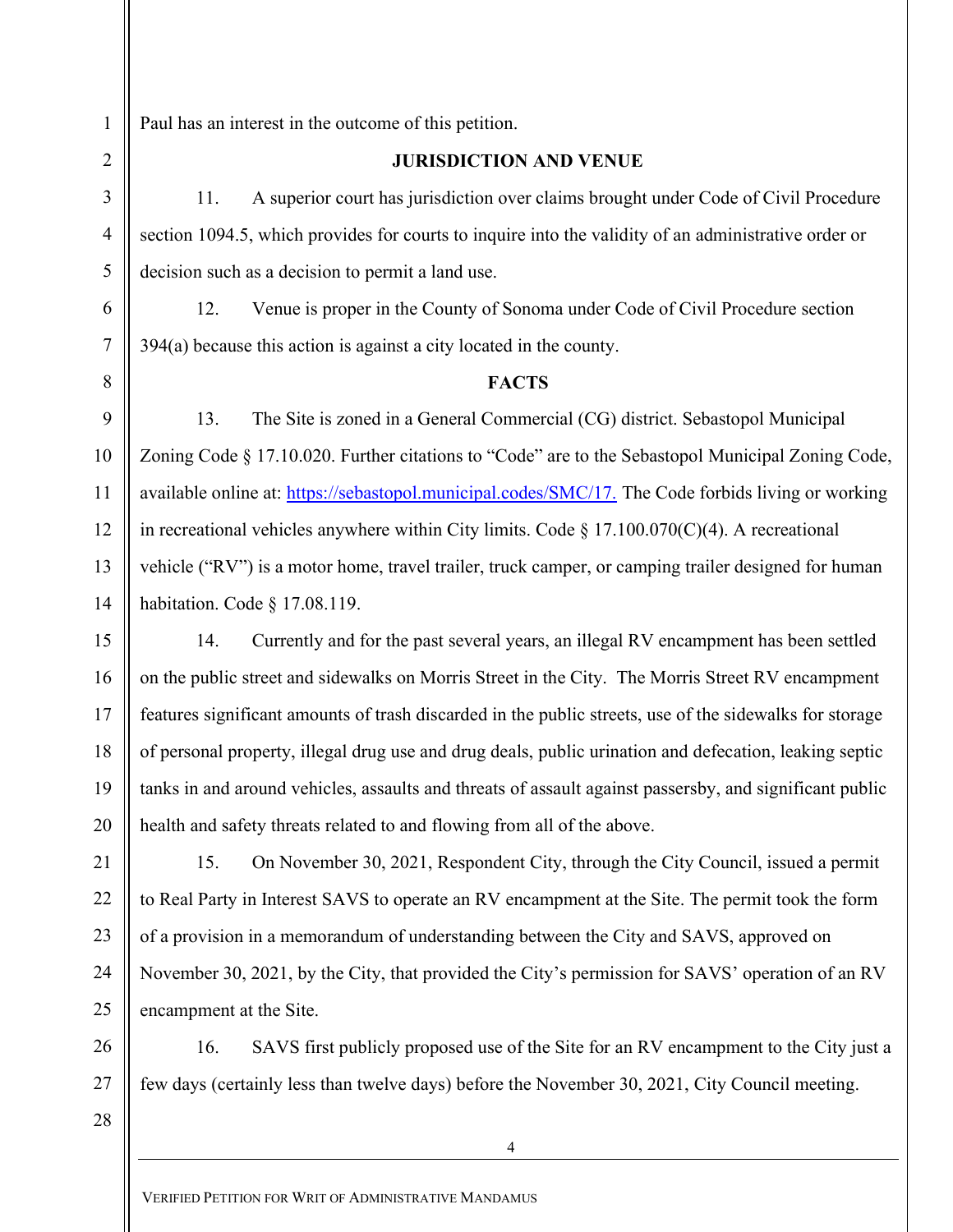17. Prior to that date, SAVS submitted no land use application to operate an RV encampment (or for any use) at the Site. See Code  $\S 17.400.030(A)$  (property owner shall submit permit application for any land use requiring a permit under the Code).

18. The City Planning Department did no publicly available written review of the proposed RV encampment at the Site "in accordance with the review procedures established by this Chapter and the environmental review procedures of the CEQA." Code § 17.400.030(D). Nor did the Planning Department "prepare a report … describing the project along with a recommendation." Id. (Planning staff report and recommendation required for all land use permit applications).

19. No notice of the proposed action was mailed by the City to any owners of real property within 600 feet of the Site, or to owners of property adjacent to the Site, prior to the City's November 30, 2021, decision to issue the RV encampment permit. No notice of the proposed action was posted at the site or published in any newspaper by the City. See Code § 17.400.050 and Table 17.400-2 (12 days minimum public comment period for variances and temporary uses), § 17.460.020(B)(2) (notice to be mailed to all property owners within 600 feet of proposed project or published in paper).

20. The City's notice for the City Council's November 30, 2021, meeting described the proposed action as permitting an RV encampment on "City Owned Property." The Site is and will not be owned or leased by the City or any public entity during its use by SAVS as an RV encampment.

21. The same notice did *not* include the statement required by Cal. Government Code section 65009(b)(2), which is necessary if the City wishes to defend its action based on failure to exhaust. The notice also says nothing about CEQA and does not disclose any intent by the City to rely on a CEQA exemption. See Los Angeles Dept. of Water  $\&$  Power v. County of Inyo, 67 Cal.App.5<sup>th</sup> 1018, 1033-34 (2021) (no CEQA exhaustion required where notice of proposed action fails to disclose intent to rely on exemption).

22. No environmental document of any kind required by CEQA was prepared by the City prior to its November 30, 2021, decision to issue the RV encampment permit for the Site to SAVS.

28

1

2

3

4

5

6

7

8

9

10

11

12

13

14

15

16

17

18

19

20

21

22

23

24

25

26

27

 $\overline{5}$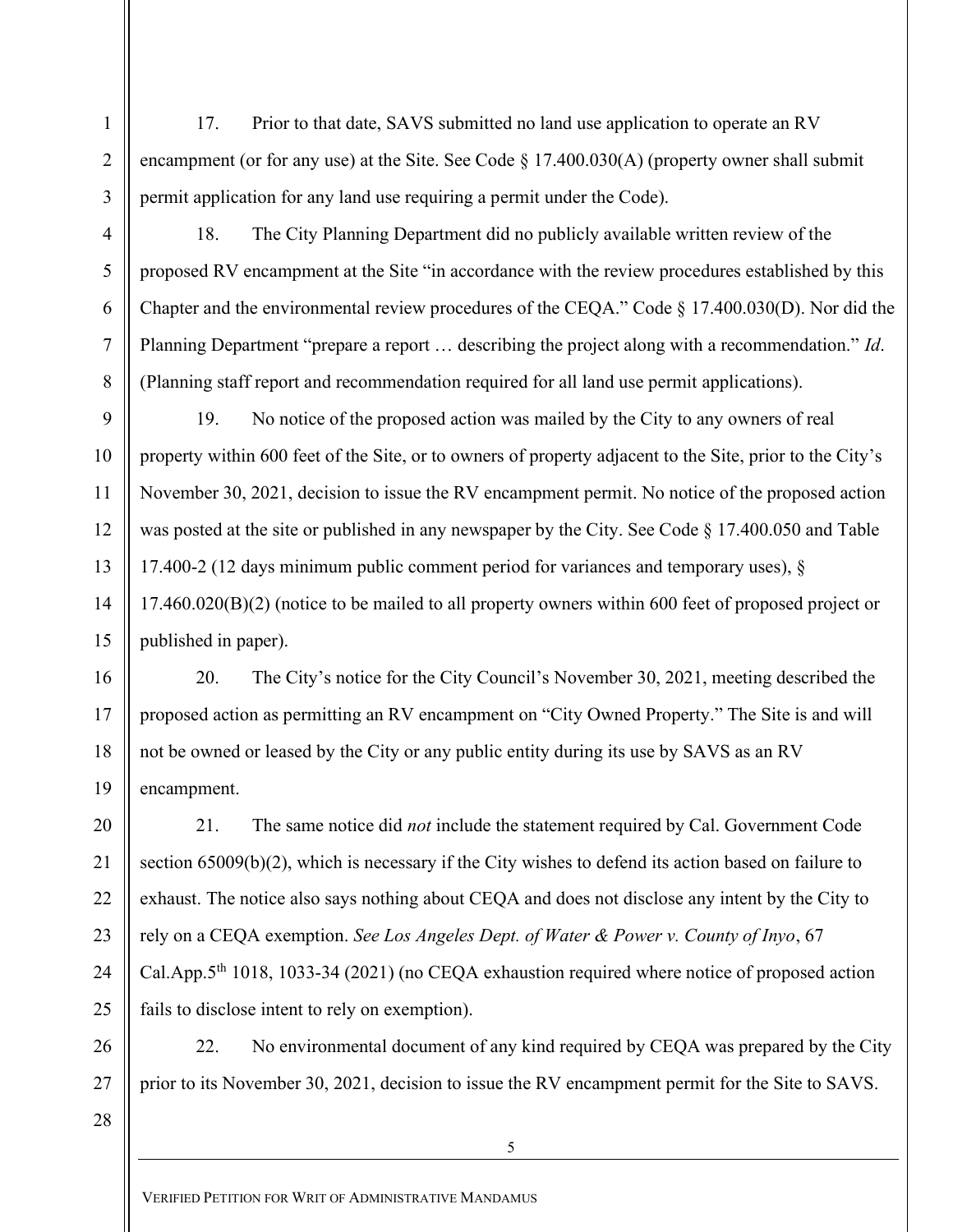23. The City has not filed or posted any Notice of Determination of any CEQA document.

24. Several Friends members found out by word of mouth about SAVS' proposed use of the Site a day before or the day of the November 30, 2021, City Council meeting (the Tuesday night following the Thanksgiving holiday). A number of Friends members appeared at the City Council meeting on November 30, 2021, (held over the internet) and objected to the lack of adequate notice and the adverse impacts that the proposed RV encampment would have on their homes, neighborhood, businesses, and school children.

25. The lack of notice, lack of any Planning Department analysis of the proposed RV encampment, and lack of any environmental review document, each deprived these Friends members of a meaningful opportunity to comment on the proposed use of the Site and prevented the development of more detailed objections that Friends members would have raised.

26. Given at least the minimum notice, and a minimally adequate analysis and report of the proposed encampment, required by the Zoning Code, Friends members would have testified at the hearing that the proposed use violates the Zoning Code and would require at least a variance and more likely an amendment to the Zoning Code.

27. They would also have testified that the environmental impacts of human waste at the Site would have to be analyzed and mitigated under CEQA since there is understood to be no active sewer service at the Site, and further that at least traffic, scenic, and neighborhood character impacts be identified, analyzed, and mitigated.

28. The Site is the former location of a gas station that has long been closed, with no evidence that the underground fuel storage tanks were cleaned up, posing additional environmental questions that could have been raised before the City Council had adequate notice been provided and a staff analysis been available.

29. Counsel for Friends testified at a subsequent Council meeting in December 2021 to request the Council's reconsideration of the matter and to note that the proposed use violates the Zoning Code and CEQA.

28

1

2

3

4

5

6

7

8

9

10

11

12

13

14

15

16

17

18

19

20

21

22

23

24

25

26

27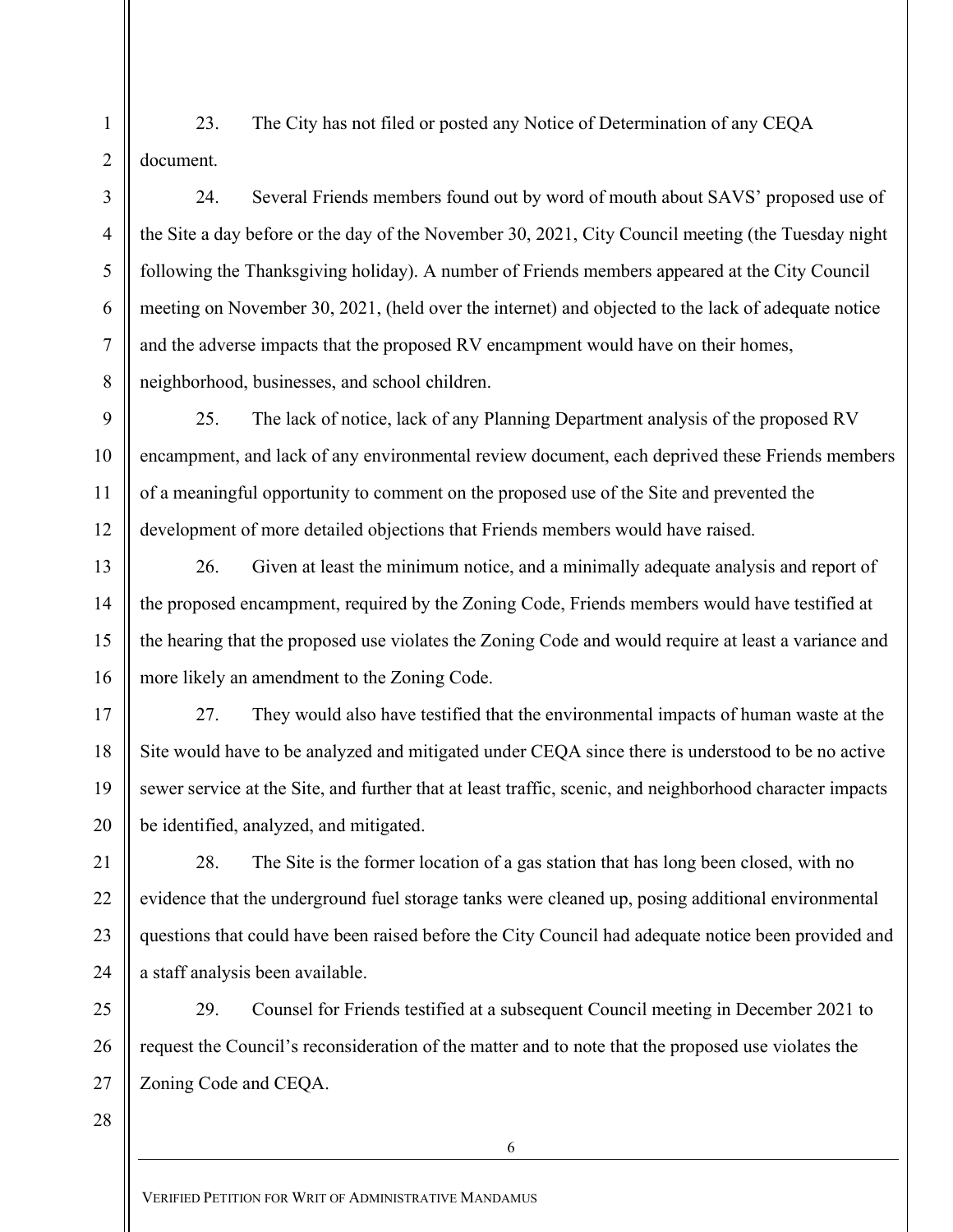30. An adequate analysis and report under the Zoning Code and adequate advance notice of the proposed action would likely have yielded additional environmental concerns that could have been raised.

1

2

3

4

5

6

7

8

9

10

11

12

13

14

15

16

17

18

19

20

21

22

23

24

25

26

27

28

31. Petitioner Friends will proceed in subsequent requests to the Court, for an ex parte application for stay and for an ex parte application for alternative writ, on a partial administration record that Friends will submit along with those requests. Friends' partial administrative record will include the notice of the City Council's November 30, 2021, hearing, the staff report to the Council for this item on the notice (which report attached the MOU with SAVS in which the RV encampment permit appears), and the approved minutes of the Council's November 30, 2021, hearing and decision to approve the MOU and the permit. Friends is unaware of any other publicly available document authored by the City prior to the decision, which bears on this decision or which would be part of the administrative record of the decision.

32. The City-approved RV encampment permit for the Site will allow SAVS to host 22 campers, trailers, and other recreational vehicles, which SAVS intends will relocate from the existing illegal RV encampment on Morris Street.

33. All of the illegal activity and other harms and threats of harm to public safety and health currently occurring at the Morris Street RV encampment will be imposed on members of Friends and other neighbors of the Site if this Court does not strike down the illegal RV encampment permit.

34. The Site sits immediately adjacent to a liquor store and market, and across the street from a grocery store, wine tasting establishment, a bank, restaurants, and many other businesses.

35. The Site is less than half a mile from Sebastopol Charter School, to which children in the neighborhood walk past the Site.

36. SAVS expects to open the encampment at the Site to RVs by mid-February 2022 or earlier.

VERIFIED PETITION FOR WRIT OF ADMINISTRATIVE MANDAMUS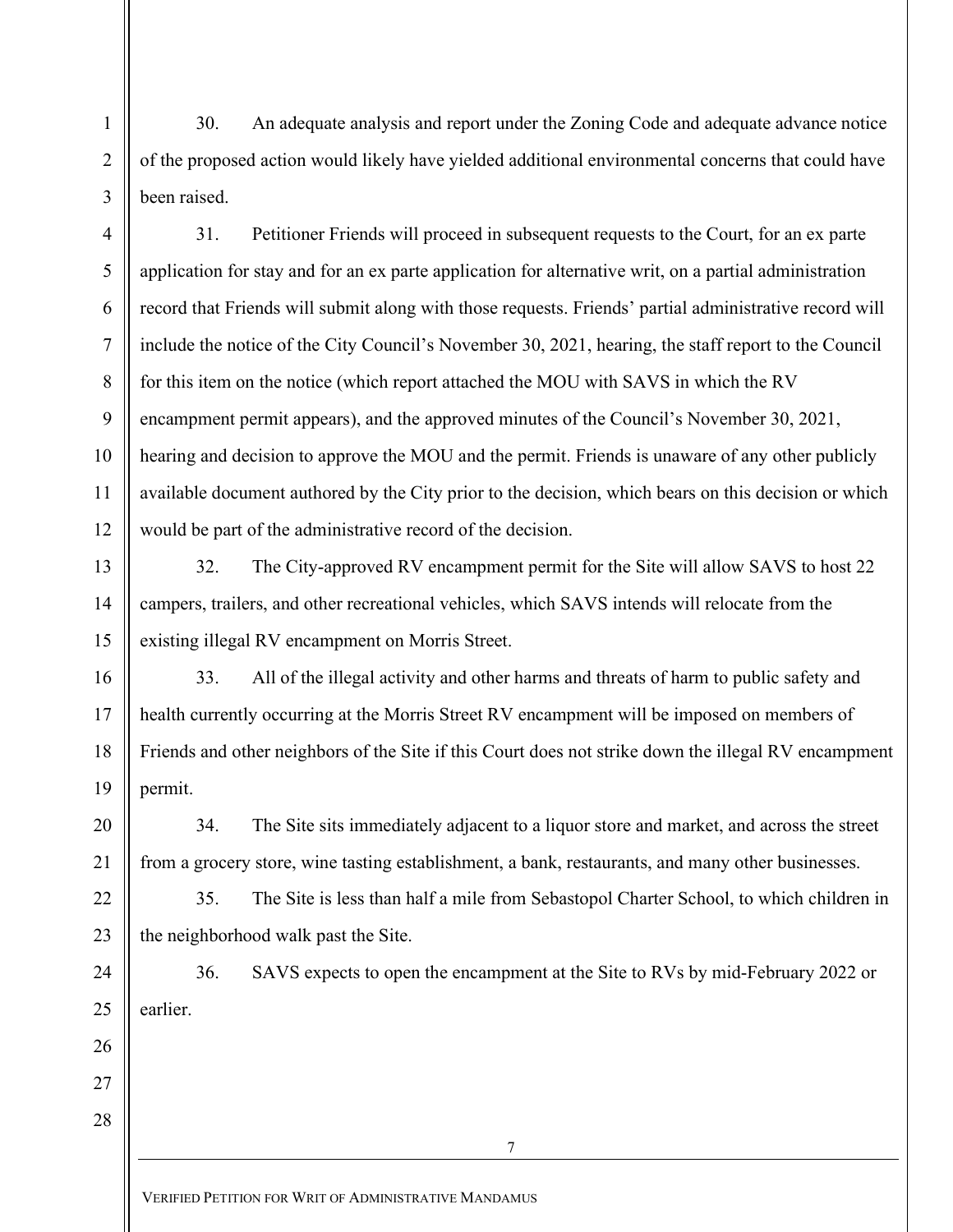37. A few RVs have already been parked at the Site or on the fronting public street. Already, human excrement has made an appearance on the sidewalk in front of the Site, past which school children in the neighborhood walk to a nearby school.

3 4

5

6

7

8

9

10

11

12

13

14

17

18

19

21

1

2

38. If Respondent City's decision issuing the RV encampment permit is implemented, Friends members will be irreparably injured in that SAVS expects to open the Site to RVs in February of 2022. Friends' members and other neighbors will then be subjected to all of the harms currently taking place at Morris Street.

39. If SAVS allows RVs to occupy the Site, it will be significantly more difficult to remove campers from the Site later if the Court determines - after they are on Site - that the permit was illegally issued to SAVS.

40. Imposition of a stay is not against the public interest because the settlement at Morris Street which SAVS intends be relocated to the Site has been in existence at Morris Street for years. It will not harm the public interest for the Morris Street settlement to stay in its current location as the status quo while the Court resolves this Petition.

15 16 41. Petitioner does not have a plain, speedy, and adequate remedy in the ordinary course of law.

42. The permit which City issued to SAVS to operate an RV encampment at the Site is invalid under Code of Civil Procedure section 1094.5 and should be set aside for the following reasons:

20

# FIRST COUNT

# (Failure to Proceed In The Manner Required By Law – Zoning Violation)

43. Petitioner incorporates by reference paragraphs 1 through 42 above.

44. CCP section 1094.5 authorizes setting aside agency action if the agency committed "any prejudicial abuse of discretion". "Abuse of discretion is established if the respondent has not proceeded in the manner required by law, the order or decision is not supported by the findings, or the findings are not supported by the evidence." CCP  $\S$  1094.5(b)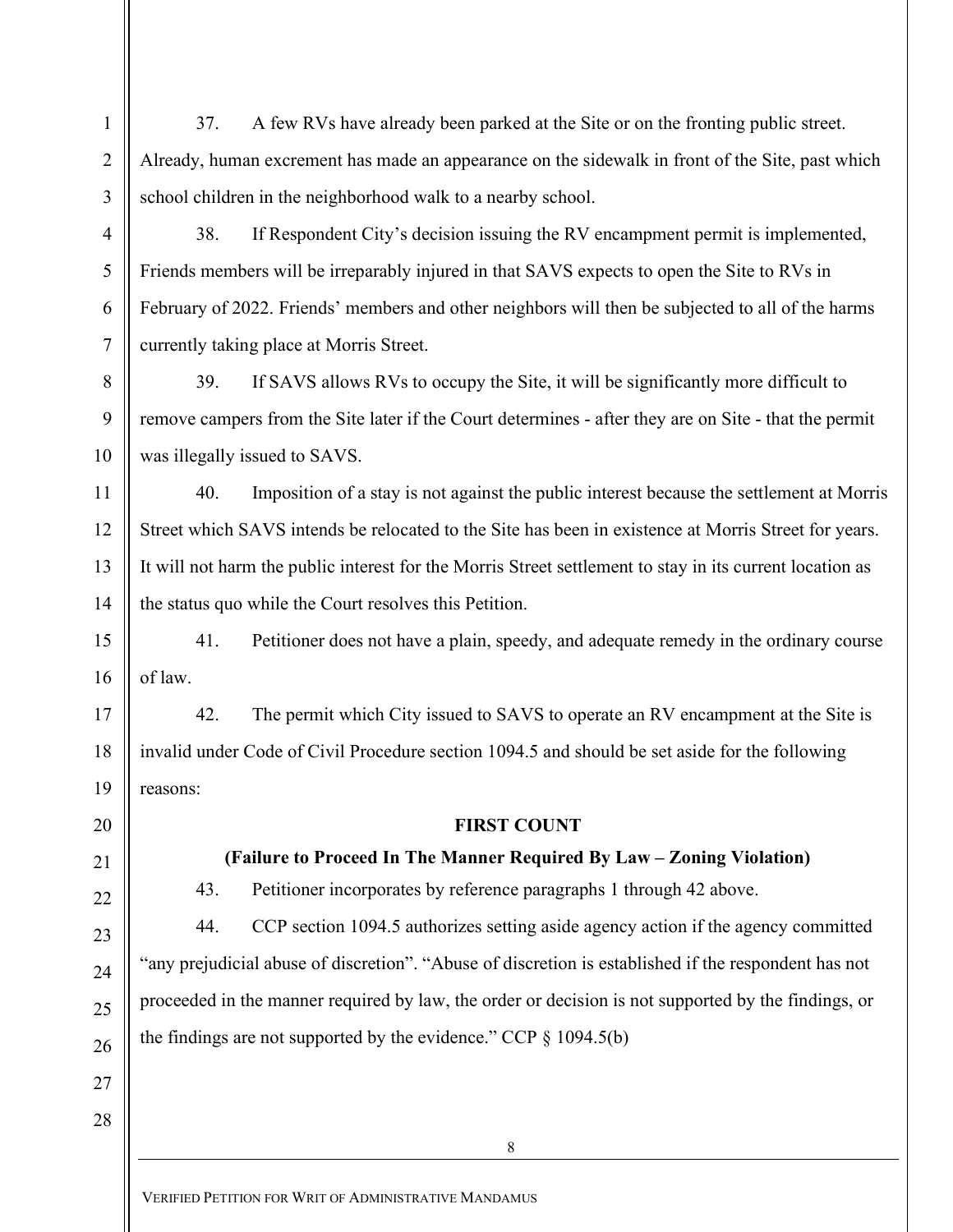45. The Sebastopol Zoning Code forbids living in recreational vehicles anywhere within the City limits, see Code section 17.100.070(C)(4), but the permit allows an encampment of 22 RVs at the Site. The Zoning Code forbids land uses that violate the Code. See Code §§ 17.04.080 (except as otherwise allowed by the Zoning Code, no uses shall be established, substituted, expanded, constructed, altered, moved, or otherwise changed … except in conformity with the Zoning Code); 17.400.060 ("Zoning consistency shall be required for … the use of vacant land or for change in the character of the use of land, within any district established by this code.").

46. The encampment is not in conformity with or consistent with the Zoning Code. No variance from the Zoning Code was sought or granted for the encampment.

47. The RV encampment which the City permitted is not a homeless shelter which might otherwise be permitted under the Zoning Code. The Zoning Ordinance provision defining homeless shelters excludes any land use involving "separate units" from being legally classified as homeless shelters. Code § 17.08.100 (defining "homeless shelter"). The Zoning Code's specific prohibition on living in RVs anywhere throughout the City, see Code § 17.100.070(C)(4), also controls over any more general provision in the Code's definition of homeless shelter. The permitted RV encampment is not a homeless shelter under the Zoning Ordinance and is not a permitted use under the Site's zoning.

48. Nor is the RV encampment a homeless shelter under state law. See Cal. Government Code § 8694.4(a) (allowing the development of "homeless shelters" without zoning compliance). The California "shelter crisis" statute limits the inclusion of RV encampments in its definition of "homeless shelters" to city or county owned or leased parking lots. Cal. Government Code  $\S$ 8694.4(c)(1). The Site is not City owned or leased. It is owned by Real Party in Interest St. Vincent De Paul and leased by Real Party in Interest SAVS. Since the Site is not City owned or leased, it is not a homeless shelter under the California "shelter crisis" statute.

49. The City failed to proceed in the manner required by law.

50. The City's failure was prejudicial.

51. The approval should be set aside.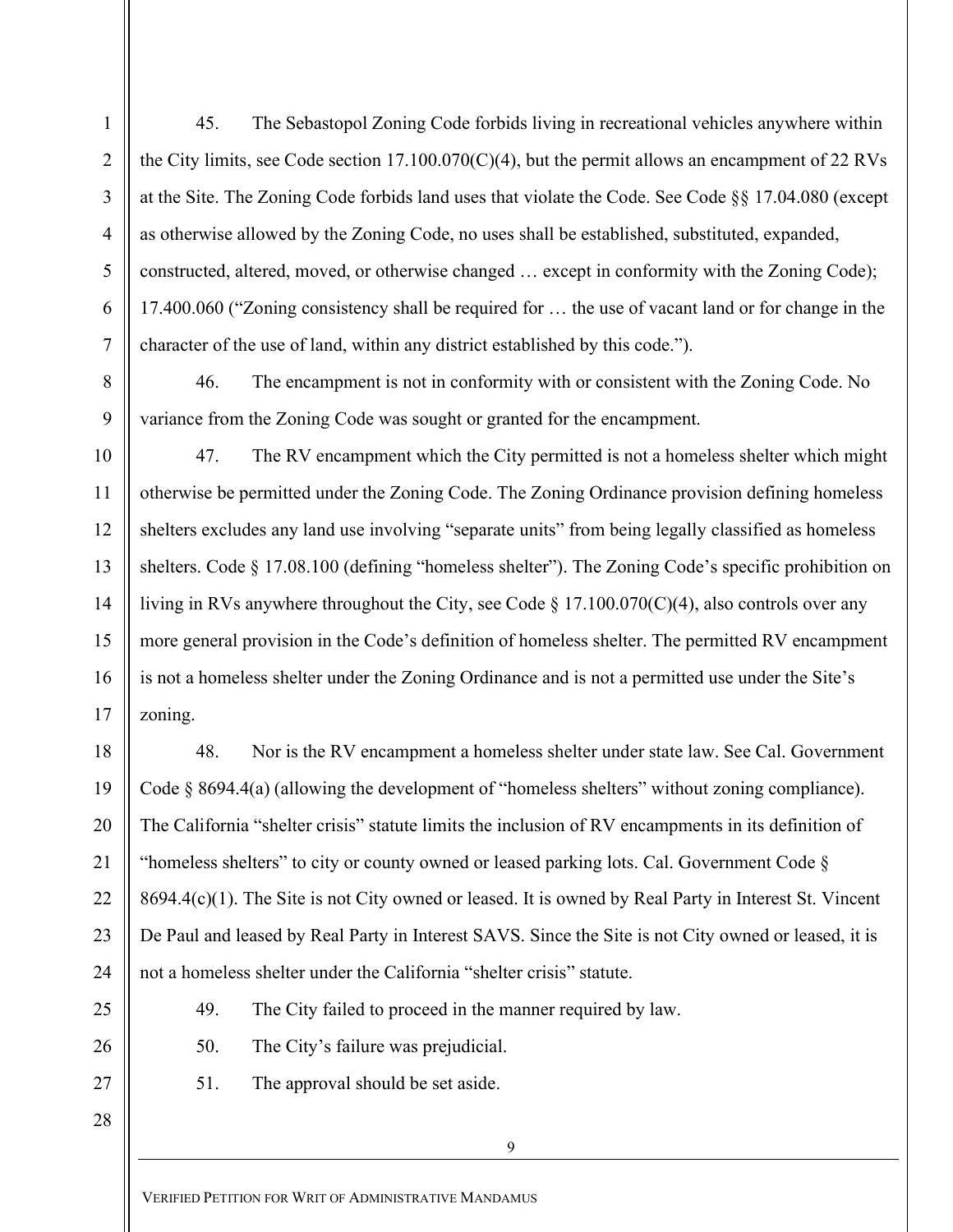| $\mathbf{1}$   |                                                                                                       |  |  |
|----------------|-------------------------------------------------------------------------------------------------------|--|--|
| 2              |                                                                                                       |  |  |
| 3              | <b>SECOND COUNT</b>                                                                                   |  |  |
| $\overline{4}$ | (Failure to Proceed In The Manner Required By Law - Violation of Permit Procedures)                   |  |  |
| 5              | 52.<br>Petitioner incorporates by reference paragraphs 1 through 51 above.                            |  |  |
| 6              | 53.<br>The City issued the permit without SAVS having filed a permit or other land use                |  |  |
| $\tau$         | application with the City's Planning Department, as required by Zoning Code section                   |  |  |
| 8              | 17.400.030(A).                                                                                        |  |  |
| 9              | The RV Camp Permit was issued by the City Council without the City Planning<br>54.                    |  |  |
| 10             | Department preparing and issuing an analysis and report required by Zoning Code section               |  |  |
| 11             | 17.400.030(D) as a prerequisite to the grant of a land use permit.                                    |  |  |
| 12             | 55.<br>The City's failure was prejudicial.                                                            |  |  |
| 13             | Therefore, the decision to issue the RV Camp Permit was a prejudicial abuse of<br>56.                 |  |  |
| 14             | discretion in that Respondent failed to proceed in the manner required by law.                        |  |  |
| 15             | <b>THIRD COUNT</b>                                                                                    |  |  |
| 16             | (Failure to Proceed In The Manner Required By Law - Notice Violation)                                 |  |  |
| 17             | Petitioner incorporates by reference paragraphs 1 through 56 above.<br>57.                            |  |  |
| 18             | The City issued the permit without written notice being provided in the manner<br>58.                 |  |  |
| 19             | required by the Zoning Code, sections 17.400.050 and 17.460.020 and Table 17.400-2, with the          |  |  |
| 20             | result that many residents and businesses in the neighborhood of the Site were not able to            |  |  |
| 21             | meaningfully participate in the City Council's hearing before the decision.                           |  |  |
| 22             | 59.<br>The required advance notice before a permit that would require a variance under the            |  |  |
| 23             | Zoning Code is at least 12 days, and notice for variances is required to be sent by mail to owners of |  |  |
| 24             | all properties within 600 feet of the Site. Even a temporary use of a year under the Zoning Code      |  |  |
| 25             | requires 12 days-notice to adjacent property owners. See Code § 17.400.050 and Table 17.400-2, id.    |  |  |
| 26             | at § 17.460.020(B)(2).                                                                                |  |  |
| 27             |                                                                                                       |  |  |
| 28             |                                                                                                       |  |  |
|                | 10                                                                                                    |  |  |

-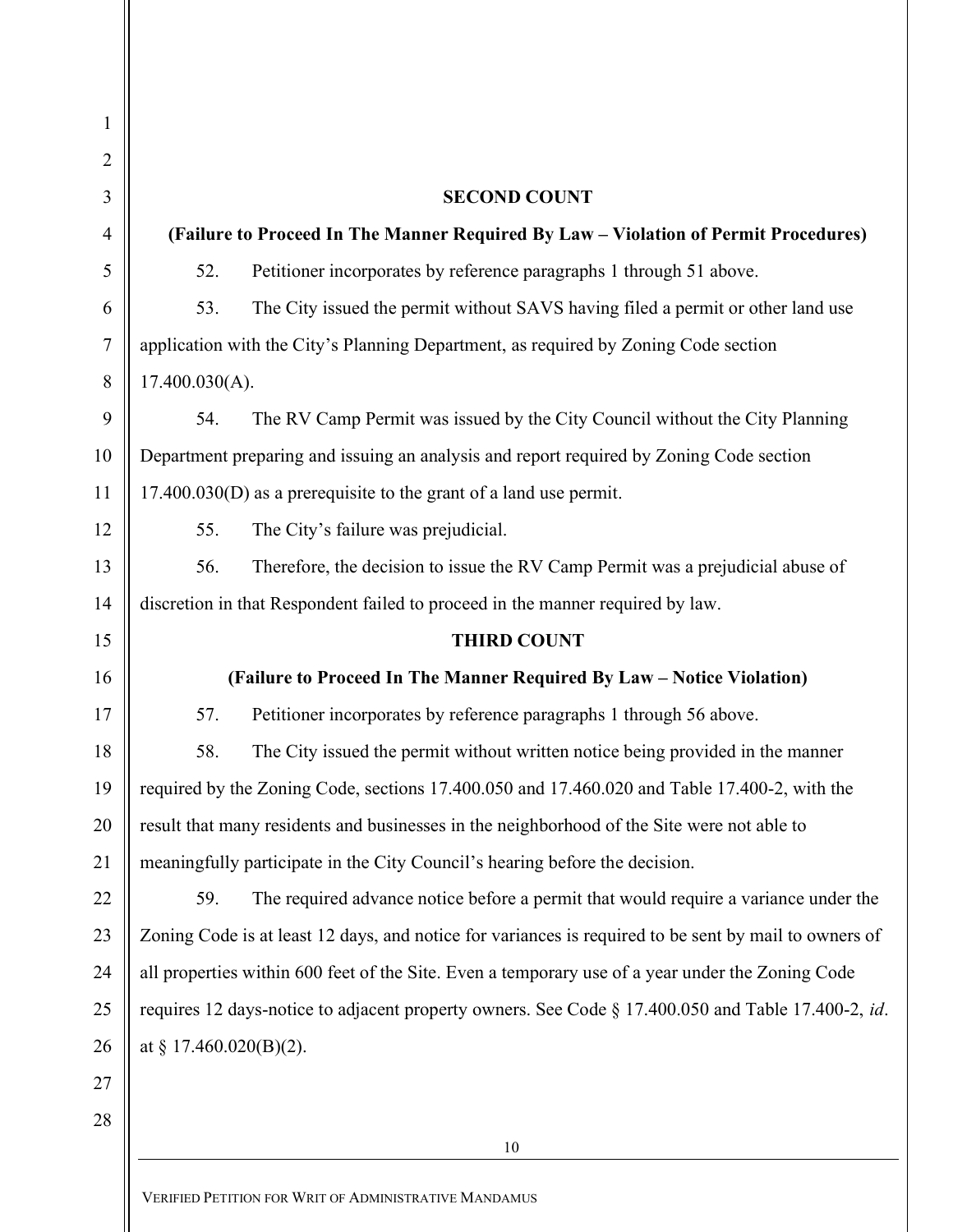60. The City did not mail notice to anyone, post notice on the property, or publish in any newspaper prior to issuing the permit.

61. The City's failure to give proper notice was prejudicial.

62. Therefore, the decision to issue the permit was a prejudicial abuse of discretion in that Respondent failed to proceed in the manner required by law.

## FOURTH COUNT

## (Failure to Proceed In The Manner Required By Law – CEQA Violation)

1

2

3

4

5

6

7

8

9

10

11

12

13

14

15

16

17

18

19

20

21

22

23

24

25

26

27

63. Petitioner incorporates by reference paragraphs 1 through 62 above.

64. The City Council issued the permit without performing any environmental review required by CEQA. Approval of the RV encampment under proper application of the Zoning Code would have required at very least a variance, see Code § 17.420 (heightened showing required for "the relaxation of any substantive provision of the zoning regulations"), and likely an amendment to the Zoning Code to revise the Code's citywide prohibition on living in campers, trailers, and other recreational vehicles.

65. The RV encampment permit issued by Respondent City is a "project" within the meaning of CEQA. The encampment will significantly adversely affect the environment of the Site and the surrounding neighborhood by substantially changing the land use of the Site to a use that is not allowed under the Zoning Code, and exposing the local community to substantially increased levels of litter, traffic, aesthetic degradation, and human and medical waste. Friends members raised all of these impacts before the City Council at the November 30, 2021, Council meeting.

66. The City's usual process for conducting environmental review for land use permits is part of the City Planning Department's review of the permit application leading to that department's analysis, report, and recommendation to the decision maker on the application. Code  $\S$  17. 400.030(D) ("After acceptance of a complete application, the project shall be reviewed in accordance with the review procedures established by this chapter *and the environmental review* procedures of the CEQA.") (emphasis added). Having no permit application to review, the City also did no environmental review under CEQA at all.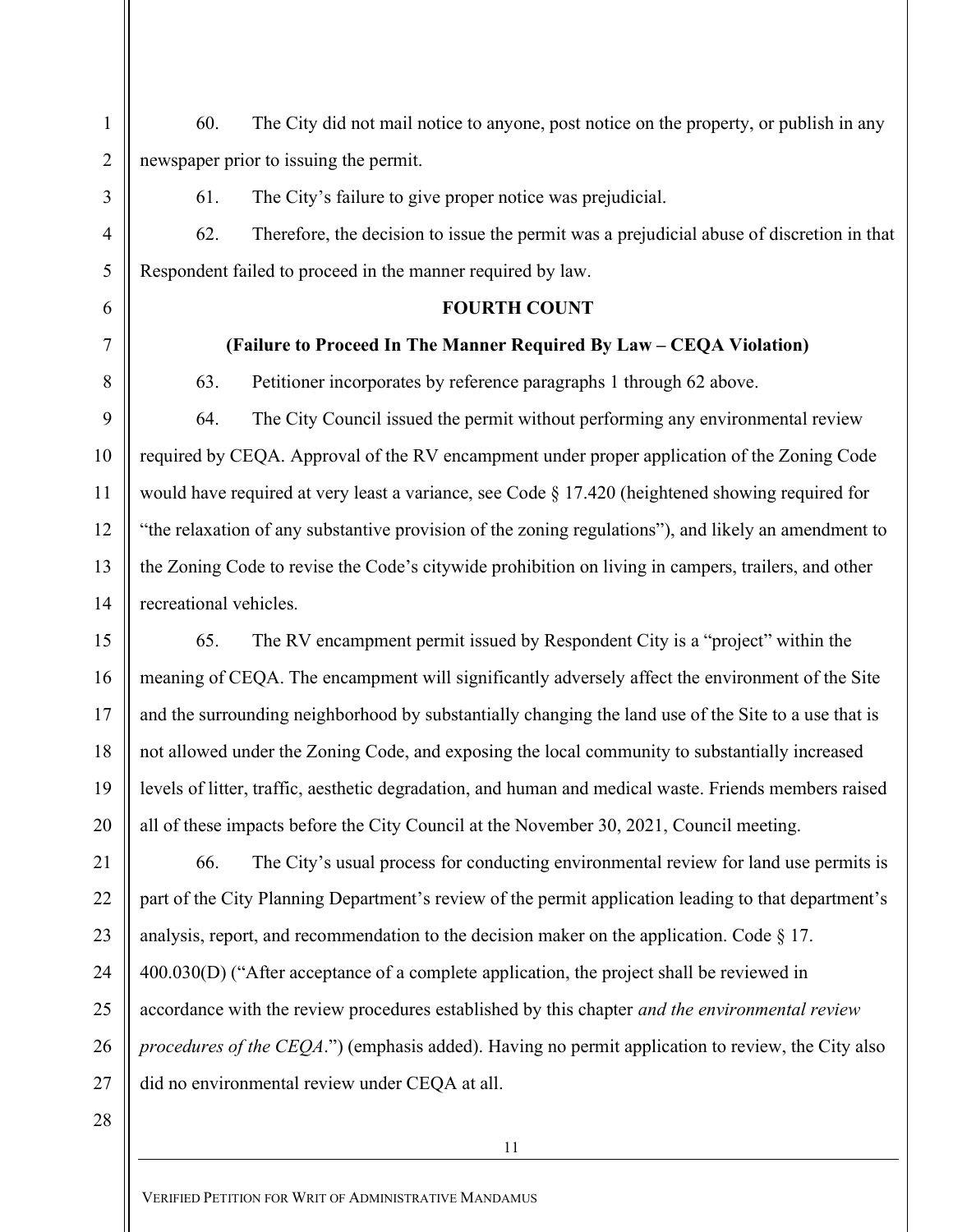| $\mathbf{1}$   | 67.                                                                                                      | Whether carried out as a variance or zoning code amendment, the City would have           |  |
|----------------|----------------------------------------------------------------------------------------------------------|-------------------------------------------------------------------------------------------|--|
| $\overline{2}$ | been engaging in a discretionary decision subject to the requirements of CEQA for at least some          |                                                                                           |  |
| $\mathfrak{Z}$ | level of environmental review. See, e.g., 14 Cal. Code Regs. § 15305 (categorical exemption from         |                                                                                           |  |
| $\overline{4}$ | CEQA only available for "minor alterations in land use limitations  which do not result in any           |                                                                                           |  |
| $\mathfrak{S}$ | changes in land use"). But the City did no CEQA analysis or document whatsoever.                         |                                                                                           |  |
| 6              | 68.                                                                                                      | Failure to analyze a discretionary decision under CEQA is grounds to set aside the        |  |
| $\overline{7}$ | decision approving the project. See generally Protecting Our Water and Environmental Resources v.        |                                                                                           |  |
| 8              | County of Stanislaus, 10 Cal.5 <sup>th</sup> 479, 487-89 (2020) (describing CEQA analysis and mitigation |                                                                                           |  |
| 9              |                                                                                                          | requirements for discretionary projects).                                                 |  |
| 10             | 69.                                                                                                      | Therefore, the decision to issue the permit was a prejudicial abuse of discretion in that |  |
| 11             |                                                                                                          | Respondent failed to proceed in the manner required by law.                               |  |
| 12             |                                                                                                          | <b>PRAYER FOR RELIEF</b>                                                                  |  |
| 13             | 70.                                                                                                      | Petitioner respectfully requests the following relief:                                    |  |
| 14             | 71.                                                                                                      | An alternative writ of mandamus be issued, ex parte, ordering Respondent City of          |  |
| 15             | Sebastopol to set aside its decision issuing the RV encampment permit for the Site to SAVS, or in        |                                                                                           |  |
| 16             | the alternative to show cause why a peremptory writ of mandamus should not issue;                        |                                                                                           |  |
| 17             | 72.                                                                                                      | An ex parte order be issued staying respondent's decision and ordering respondent to      |  |
| 18             | show cause why an order should not be granted further staying that decision;                             |                                                                                           |  |
| 19             | 73.                                                                                                      | A peremptory writ of mandate be issued ordering respondent to set aside its decision      |  |
| 20             | issuing the RV encampment permit to SAVS;                                                                |                                                                                           |  |
| 21             | 74.                                                                                                      | Petitioner recover its costs in this action, including attorneys fees under Government    |  |
| 22             |                                                                                                          | Code § 800, Code of Civil Procedure § 1021.5, and any other available basis.              |  |
| 23             | 75.                                                                                                      | Such other relief be granted that the Court considers proper.                             |  |
| 24             |                                                                                                          |                                                                                           |  |
| 25             |                                                                                                          |                                                                                           |  |
| 26             |                                                                                                          |                                                                                           |  |
| 27             |                                                                                                          |                                                                                           |  |
| 28             |                                                                                                          |                                                                                           |  |
|                |                                                                                                          | 12                                                                                        |  |
|                |                                                                                                          | VERIFIED PETITION FOR WRIT OF ADMINISTRATIVE MANDAMUS                                     |  |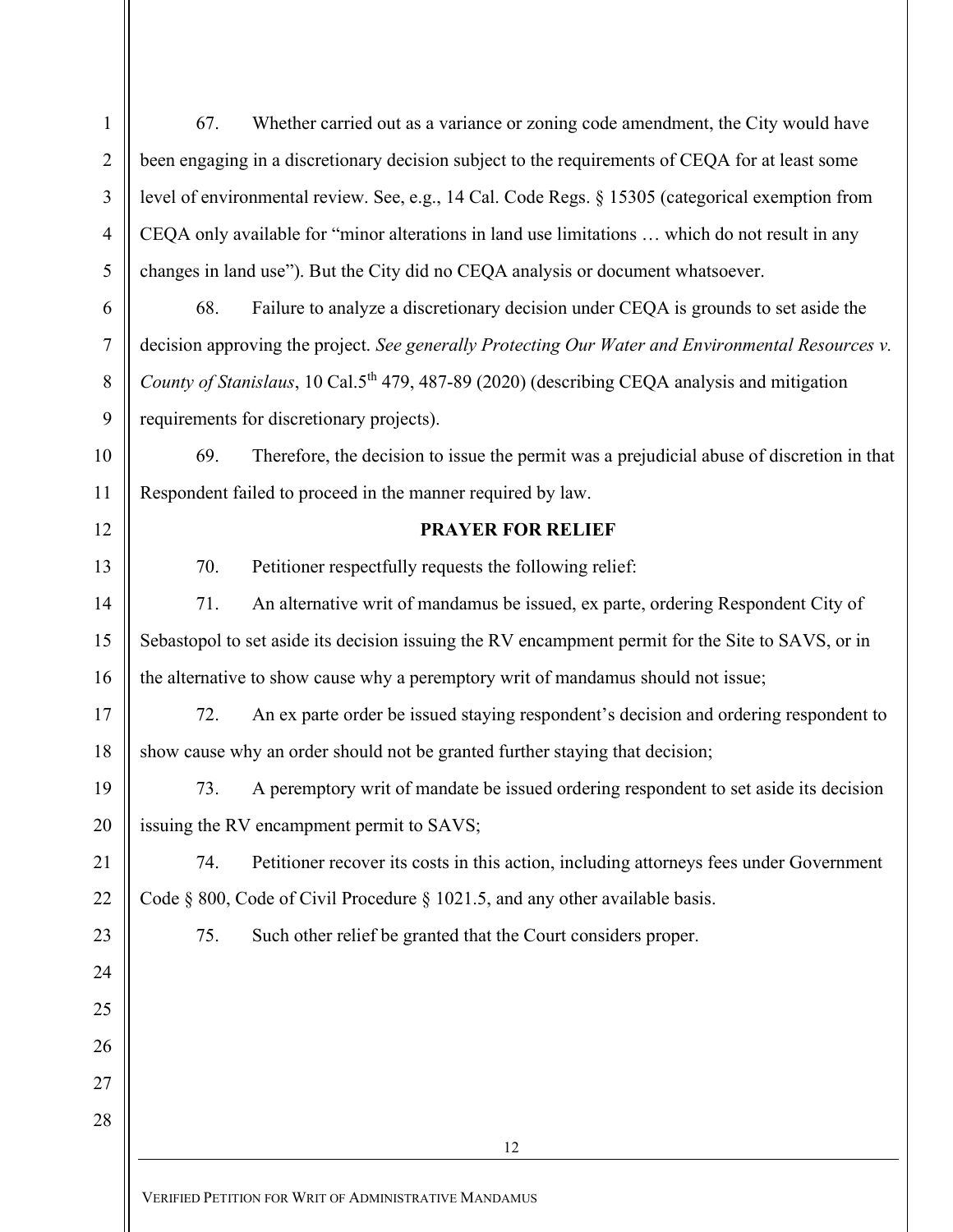| DATED: January 21, 2022 | BRISCOE IVESTER & BAZEL LLP                                                                                  |
|-------------------------|--------------------------------------------------------------------------------------------------------------|
|                         |                                                                                                              |
|                         |                                                                                                              |
|                         |                                                                                                              |
|                         | By: <u>/s/ Tony Francois</u><br>Tony Francois<br>Attorneys for Petitioner FRIENDS OF<br>NORTHWEST SEBASTOPOL |
|                         |                                                                                                              |
|                         |                                                                                                              |
|                         |                                                                                                              |
|                         |                                                                                                              |
|                         |                                                                                                              |
|                         |                                                                                                              |
|                         |                                                                                                              |
|                         |                                                                                                              |
|                         |                                                                                                              |
|                         |                                                                                                              |
|                         |                                                                                                              |
|                         |                                                                                                              |
|                         |                                                                                                              |
|                         |                                                                                                              |
|                         |                                                                                                              |
|                         |                                                                                                              |
|                         |                                                                                                              |
|                         |                                                                                                              |
|                         |                                                                                                              |
|                         |                                                                                                              |
|                         |                                                                                                              |
|                         | $13\,$                                                                                                       |